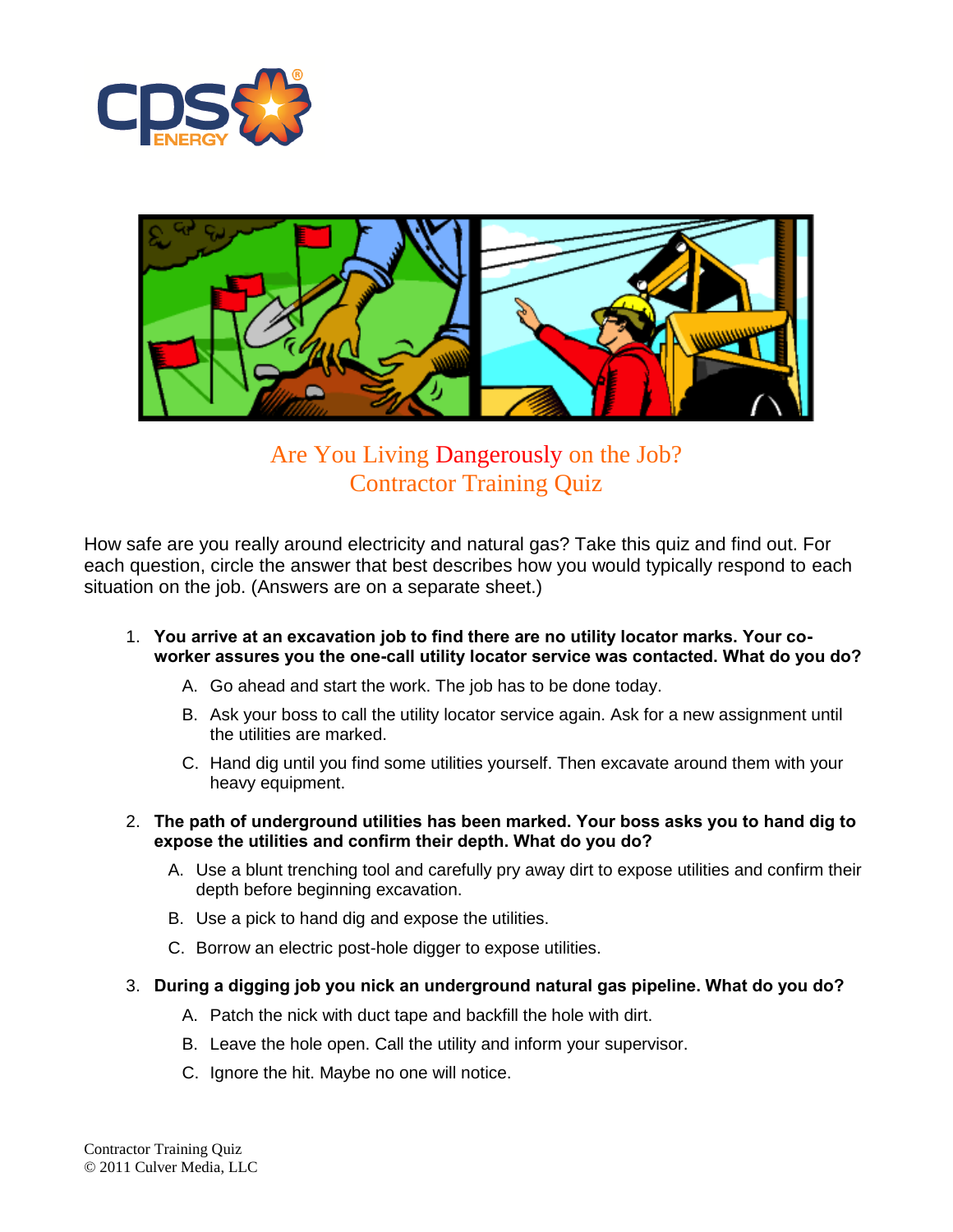### 4. **Your excavation company uses trenchless technology. What needs to happen at the start of every new job?**

- A. The drill rig has a utility strike alarm that senses the magnetic field around buried power lines, so your company doesn't need to notify anyone that you'll be working around power lines.
- B. You need to level the job site before work can begin.
- C. Your company must notify the one-call center at 811 several business days before work will begin so they can arrange to mark the location of buried utilities.

## 5. **You are operating heavy equipment that contacts an overhead line. What do you do?**

- A. Get off the equipment as quickly as possible. Run away.
- B. Stay put. Warn others away. Have someone call the utility.
- C. Knock the wire down so it's not touching the equipment.

### 6. **You are painting a building exterior and you need to position an extension ladder closer than 10 feet from a 15,000-volt power line. What do you do?**

- A. Make sure no one is looking and just try to stay away from the line. Don't forget to duck.
- B. Ask your employer to call the utility and find out what safety measures can be taken.
- C. Designate a spotter to make sure you don't bump into the power line.

### 7. **You will be working with ladders, scaffolding, and long handheld tools on a construction site that has a 115,000-volt power line running through it. You need to keep your crew a safe distance from the line. What do you do?**

- A. Don't worry about it. The really high-voltage lines are insulated.
- B. Establish a 10-foot safety clearance boundary and keep everyone away.
- C. The required clearance for power lines with more than 50,000 volts is greater than 10 feet. Contact the electric utility to learn the clearance and for safety suggestions.

### 8. **A motor vehicle accident near your job site causes a power line to come down on the car involved. What do you do?**

- A. Quickly run to the car and get the people out.
- B. Notify 911 and the utility of the accident and the power line being down. Keep others away until it is safe to help.
- C. Grab the power line and pull it off the car. Then it will be safe to help the accident victims.